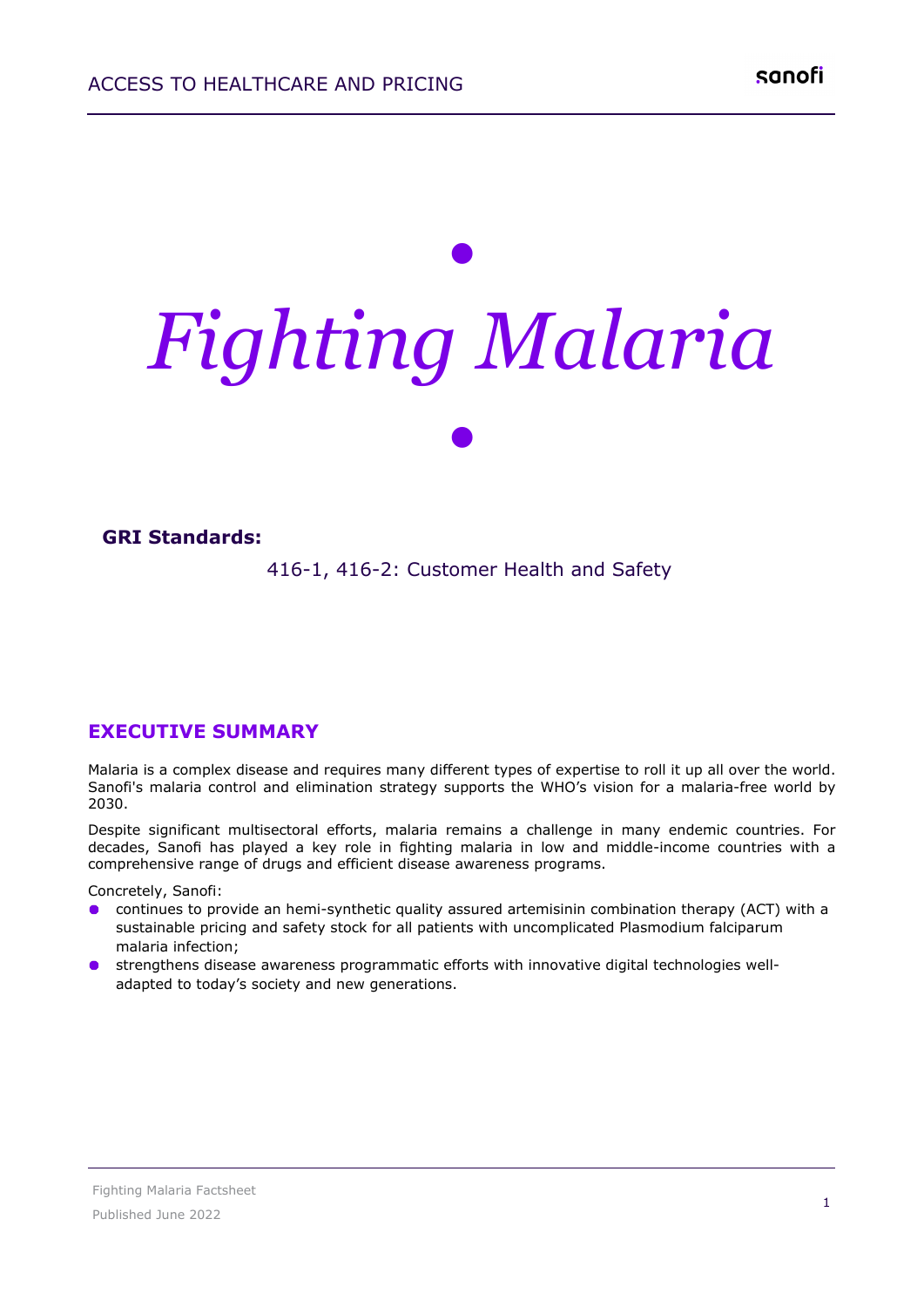## **TABLE OF CONTENTS**

| 3.1. ASAQ WINTHROP®, AN AFFORDABLE, HIGH-QUALITY ANTI- |
|--------------------------------------------------------|
| 3.2. PROMOTING BEHAVIOR COMMUNICATION FOR CHANGE WITH  |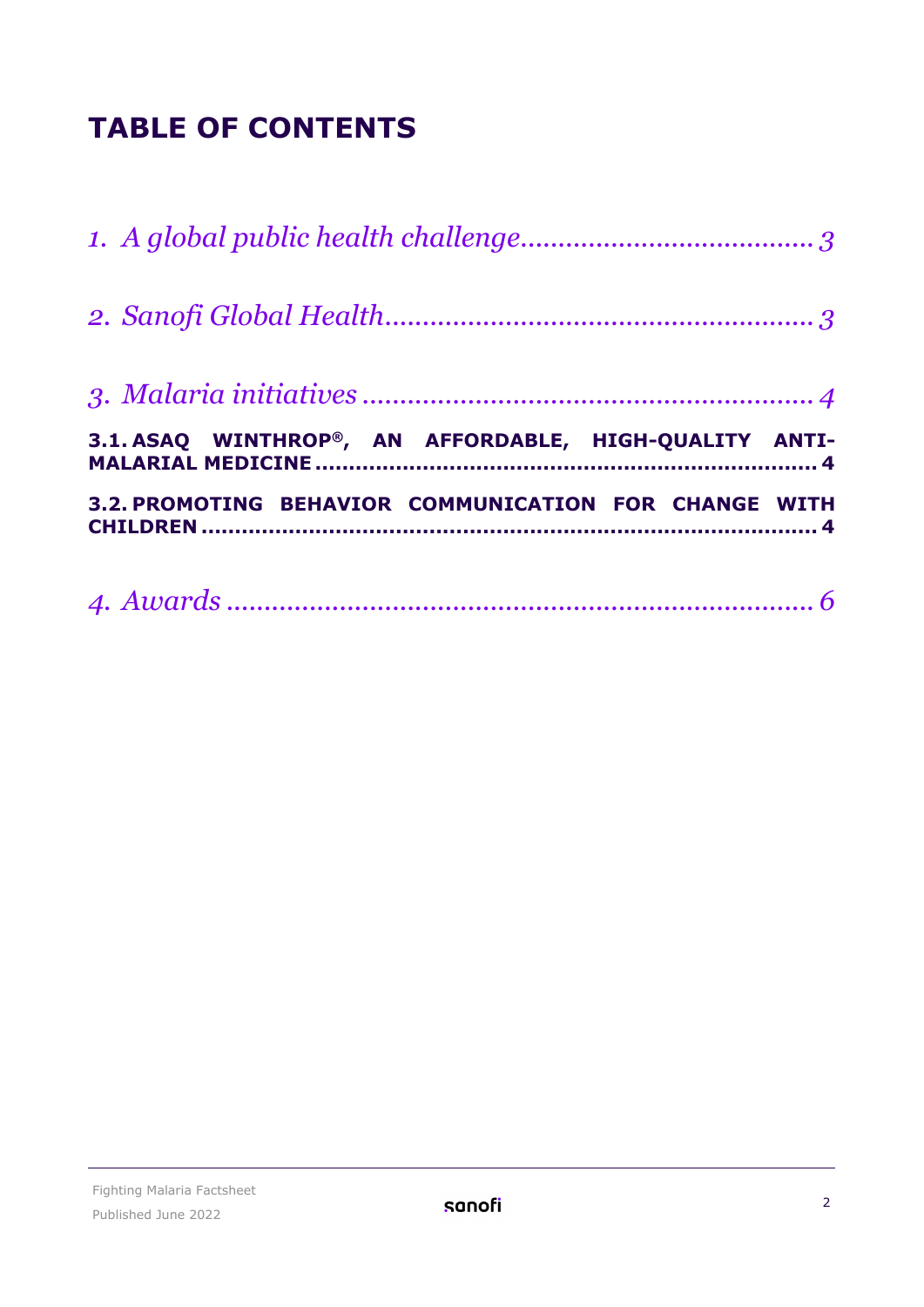## <span id="page-2-0"></span>*1. A global public health challenge*

Malaria is a parasitic disease transmitted to humans through the bite of the *Anopheles* mosquito. The *Plasmodium* parasite colonizes and destroys red blood cells, causing malaria attacks with the sudden onset of fever, fatigue, headache, shivering, vomiting, etc. Attacks may be very serious, leading to severe anemia, convulsions, coma, permanent damage, and even death.

In the last 15 years, unprecedented resources have been committed to improving the coverage of preventive and curative interventions among malaria-affected communities. The R&D community has studied malaria in depth as a disease, its causes, its disease processes, its transmission, and the interventions that are needed to prevent and treat it. This has brought tremendous positive results. Malaria case incidence (i.e. cases per 1,000 population at risk) reduced from 80 in 2000 to 58 in 2015 and 57 in 2019 globally. Between 2000 and 2015, global malaria case incidence declined by 27%, and between 2015 and 20[1](#page-2-2)9 it declined by less than 2%, indicating a slowing of the rate of decline since 2015  $^{(1)}$ .

In 2020, there were an estimated 241 million malaria cases in 85 malaria endemic countries. In 2020, malaria deaths increased by 12% compared with 2019, to an estimated 627,000; an estimated 47,000 (68%) of the additional 69,000 deaths were due to service disruptions during the COVID-19 pandemic. Twenty-nine countries accounted for 96% of malaria cases globally, and six countries – Nigeria (27%), the Democratic Republic of the Congo (12%), Uganda (5%), Mozambique (4%), Angola (3.4%) and Burkina Faso (3.4%) – accounted for about 55% of all cases globally.

## <span id="page-2-1"></span>*2. Sanofi Global Health*

Active since the 1930s in the research, production and distribution of anti-malarial drugs, Sanofi created a malaria program within its Global Health Department in 2001, strengthening Sanofi's role as a major player in the fight against malaria.



*For more information about malaria, see:*

- *WHO, Malaria [annual report 2021](https://www.who.int/teams/global-malaria-programme/reports/world-malaria-report-2021)*
- *[Global Malaria Threat Mapper](https://apps.who.int/malaria/maps/threats)*

**By mobilizing Sanofi's resources in support of our partners (health authorities, ministries, nongovernmental organizations, experts, communities, and universities), Sanofi Global Health is**  stepping up by committing to:

<span id="page-2-2"></span><sup>1</sup> World Malaria report 2020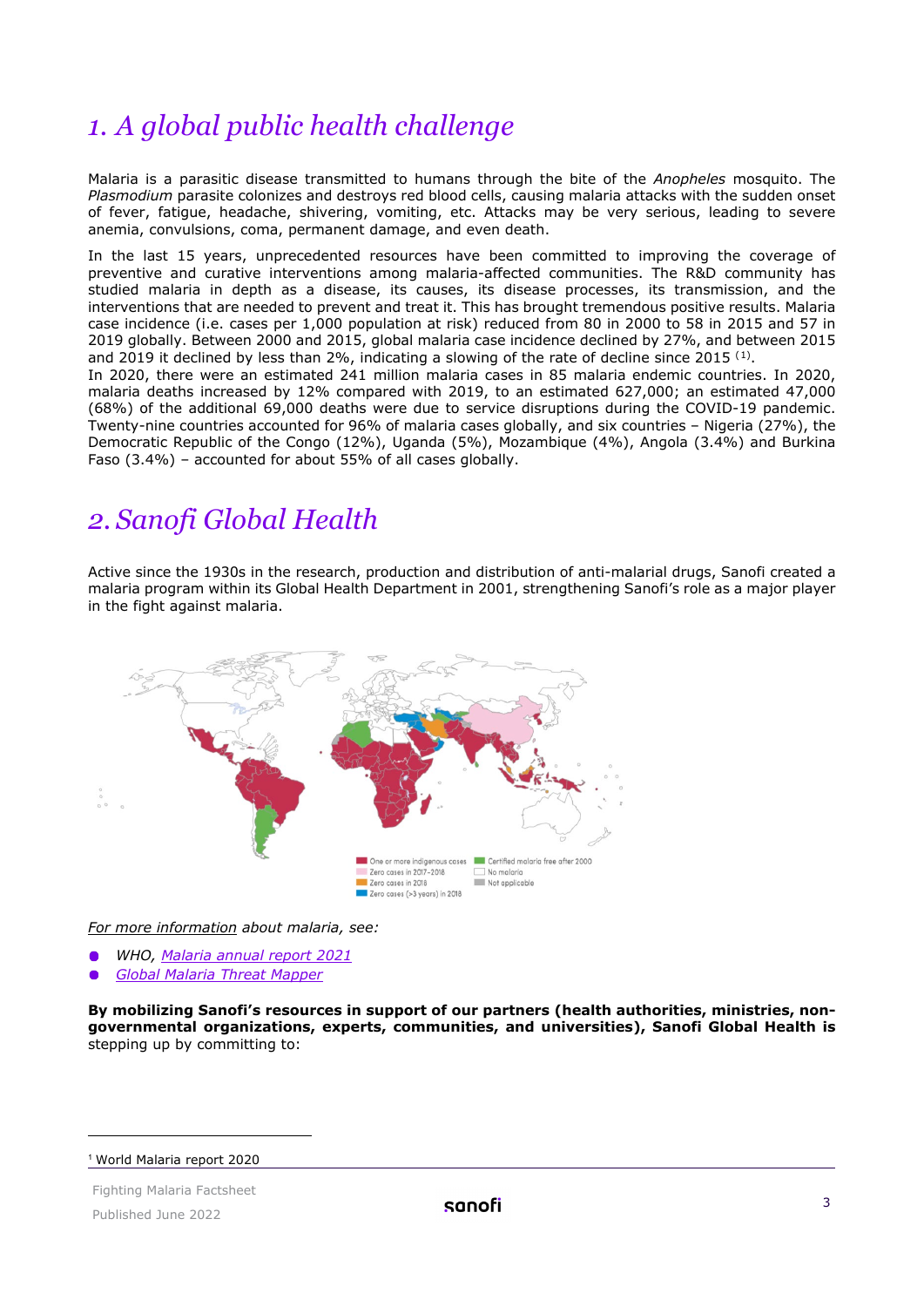- continue to provide the only hemi-synthetic quality assured artemisinin combination therapy (ACT) with a sustainable pricing and safety stock for all patients with uncomplicated Plasmodium falciparum malaria infection;
- **O** make available for all disease awareness programmatic efforts with innovative digital technologies well-adapted to today's society and new generations.

## <span id="page-3-0"></span>*3. Malaria initiatives*

Sanofi supports a holistic approach to defeat malaria, for the appropriate prevention, diagnosis and treatment of the disease. Many different stakeholders must be involved to achieve success: scientific experts, National Malaria Control Programs (NMCPs), doctors, field nurses, community health workers, logisticians, teachers, and communities.

#### **Targets and activities**

Educational printed and digital materials developed by Sanofi Global Health are provided to public health authorities and non-governmental organizations (NGOs), so that they can be adapted to fit the specific characteristics of each country, and used in the field by legitimate stakeholders (public officials, NGOs, school teachers, etc.). Innovative digital materials offer the opportunity for a broader dissemination using social network and TV channels.

#### <span id="page-3-1"></span>**3.1. ASAQ WINTHROP®, AN AFFORDABLE, HIGH-QUALITY ANTI-MALARIAL MEDICINE**

Artesunate Amodiaquine Winthrop® (ASAQ) is an anti-malarial medicine developed by Sanofi and Drugs for Neglected Diseases *initiative* (DND*i*).

ASAQ Winthrop® is a hemi-synthetic quality assured artemisinin combination therapy (ACT) particularly adapted to the needs of African patients, especially children, who are most vulnerable to malaria. Dosing is simple: one or two tablets once a day, depending on weight and age. This ease of use contributes to better patient compliance and helps reduce the risk of drug resistance.

This drug is manufactured in Morocco and is registered in most sub-Saharan African countries. Being prequalified by the WHO for 13 years with a recent renewal, ASAQ Winthrop® is accessible to major international programs, such as the Global Fund, UNICEF, and the President's Malaria Initiative.

To ensure its accessibility, ASAQ Winthrop® is sold according to adapted policies consistent with applicable laws to public organizations (such as governments, NGOs, and international funders). The price, which was set by Sanofi and DND*i* when ASAQ Winthrop® was first launched, at less than one dollar to treat an adult and 50 cents to treat a child, has become the standard reference price for new anti-malarial drugs.

<span id="page-3-2"></span>To date, more than 540 million treatments have been distributed, mainly in Sub-Saharan Africa.

#### **3.2. PROMOTING BEHAVIOR COMMUNICATION FOR CHANGE WITH CHILDREN**

Children are the primary victims of malaria, and they are also the adults of tomorrow. Educating them is an essential part of the fight against malaria. It is difficult to estimate the total number of people reached indirectly through such an initiative, since knowledge dissemination can take many different forms.

The overall program is called Schoolchildren against Malaria program. This program aimed to use schoolchildren as change agents to lead to individual behavior change and engage the community in the fight against malaria. See video: *[Niger – French version](https://www.youtube.com/watch?v=nBp9xMZV1Gc)*; *[Niger – English version](https://www.youtube.com/watch?v=t831zJxNVwo)*.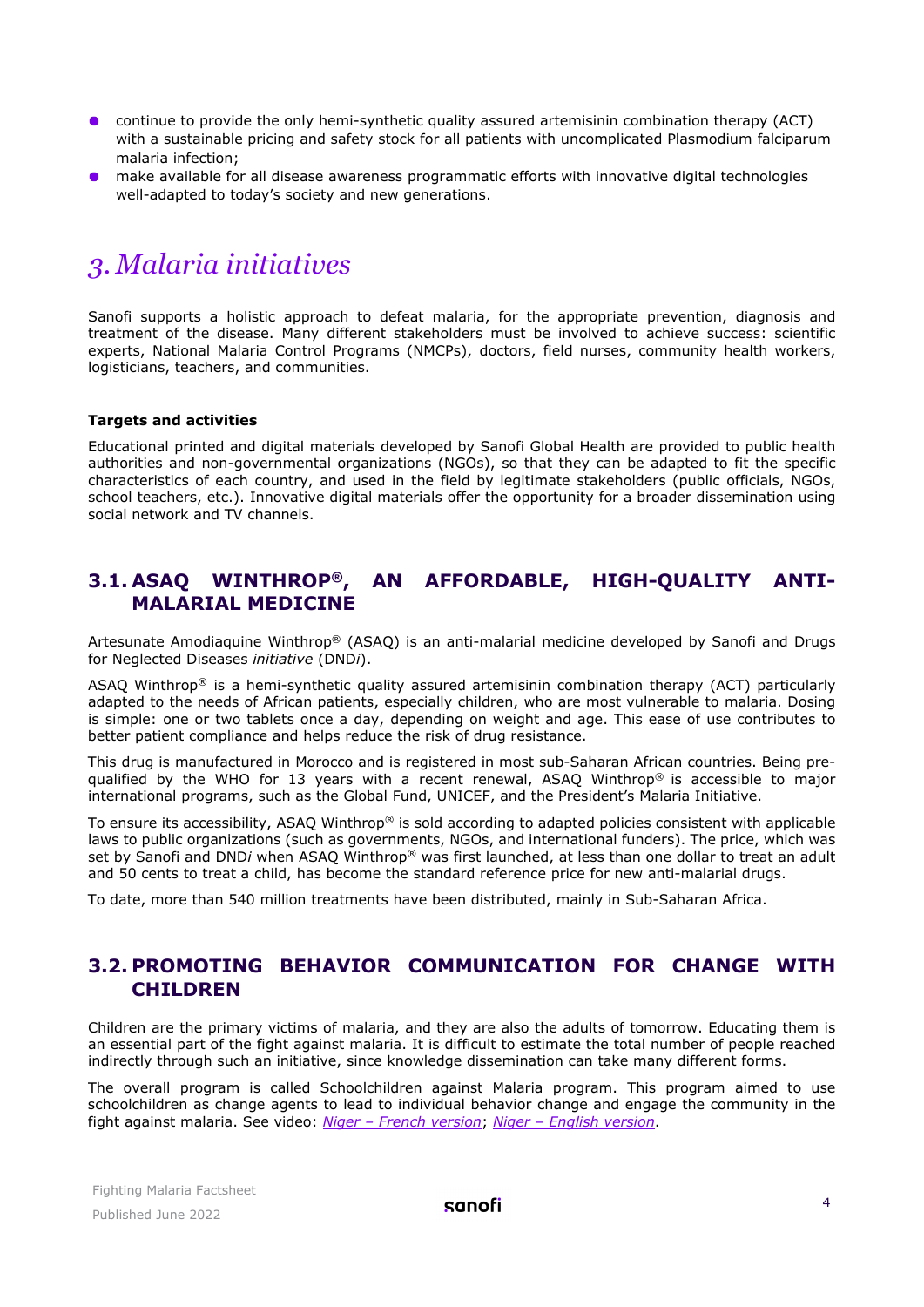Three years ago, Sanofi took the opportunity of new technologies to initiate digital solutions development and to complete the range of tools for children and significantly increase the population reached by prevention messages on malaria. Those innovative materials are available on YouTube or on the web. In addition, these digital tools were disseminated proactively through a YouTube campaign in eight African countries (Burundi, DRC, Tanzania, Ivory Coast, Madagascar, Senegal, Ghana, and Cameroon) and various TV programs late 2020. Such dissemination significantly increased the number of people reached. Such digital campaign generated more than 70,000 views/country, more than 270,000 people have shown 50 to 100% of the Flash malaria, more than 36,000 clicks have been done by the audience to be redirected to the Moski cartoon and more than 1.9 million (37%) showed engagement (like/share).



#### **Moski® Toon**

Building on the success of the MOSKI KIT®, Sanofi has expanded its range of youth-oriented tools with a didactic cartoon called MOSKI® TOON. This new awareness tool focusses on a boy who teaches his young cousin about the various methods for prevention and management of malaria, Its impact on children's malaria knowledge attitudes and practices has been evaluated through a dedicated Knowledge Attitudes Practices (KAP) study in December 2016, on 410 children from seven to 12 years old, in a mix of urban and rural households in Cote d'Ivoire and Kenya with IPSOS.

This cartoon available in French or English allowed children to acquire a better level of knowledge on the disease. It also encouraged them to change their behaviors regarding malaria, and to convince their relatives to do the same.

*See Moski® toon*:

- *[cartoon French version](https://www.youtube.com/watch?v=i8Nq0B2CRD0)*
- *[cartoon English version](https://www.youtube.com/watch?v=6z1YxpoyGoU)*

#### **Flash Malaria**

The Flash Malaria videos pursue Sanofi's range of Moski® edutainment digital tools to raise malaria awareness. Their noticeably short duration (about 35 seconds) is perfectly adapted to social media. These eight episodes are available in French and English with subtitles and can be watched successively or on a regular basis.

The aim is to disseminate simple and short key messages related to prevention, environment, and management of malaria via social media to increase the reach in malaria endemic-countries.

*See Flash Palu (French versions):* 

*#1: La moustiquaire:* <https://m.youtube.com/watch?v=xNYLT58NesE&feature=youtu.be>

- *#2: Le grillage:* <https://m.youtube.com/watch?v=r2LTaqr8Mx0&feature=youtu.be>
- *#3: L'environnement:* [https://m.youtube.com/watch?v=FX\\_vqXmRvKY&feature=youtu.be](https://m.youtube.com/watch?v=FX_vqXmRvKY&feature=youtu.be)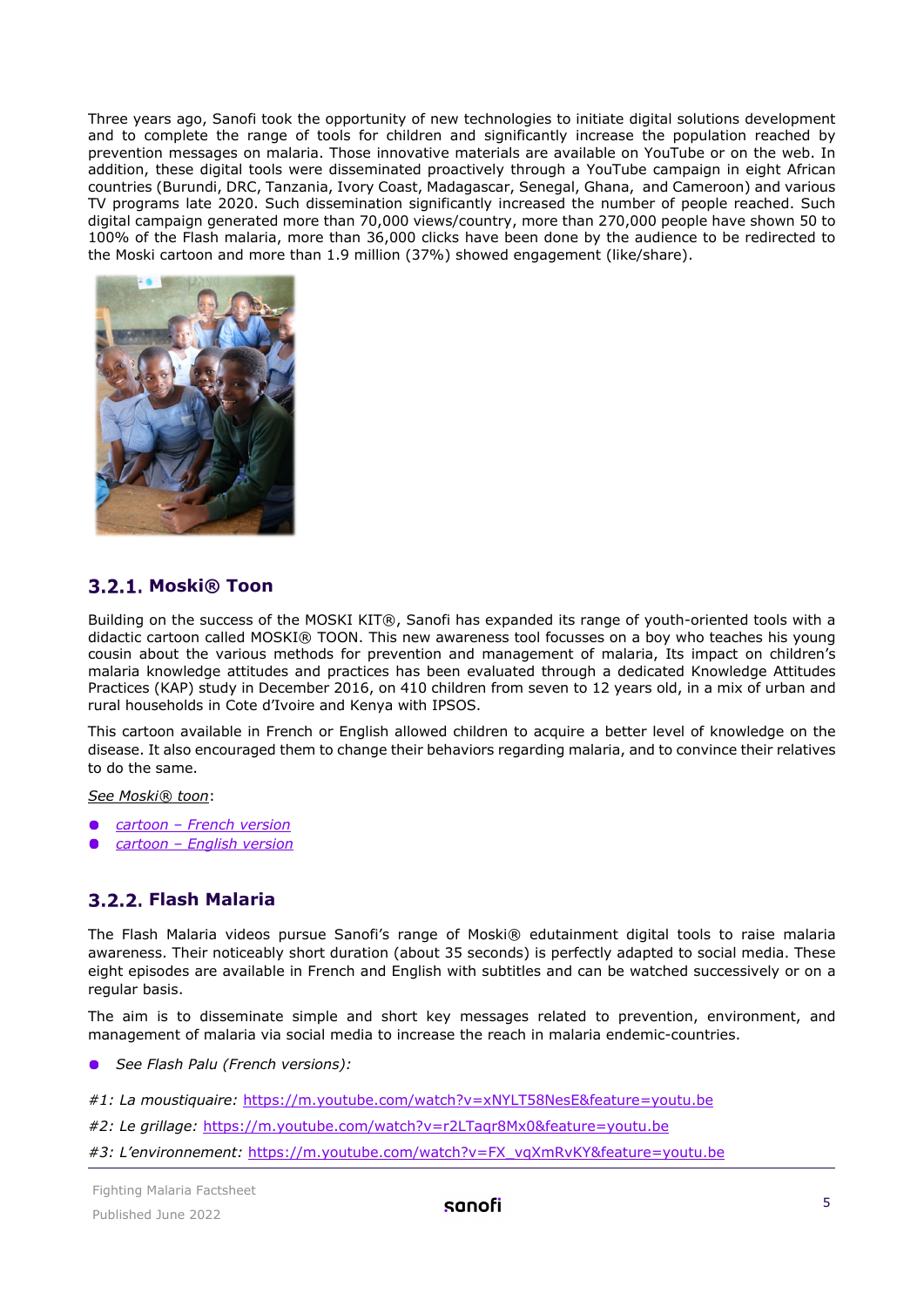*#4: Les insecticides:* <https://m.youtube.com/watch?v=oSUI5NJiI4U&feature=youtu.be> *#5: La femme enceinte:* [Sanofi – Flash paludisme 5 – La femme enceinte - YouTube](https://www.youtube.com/watch?v=UQhqpsUdS44) *#6: Le diagnostic:* <https://m.youtube.com/watch?v=VtGYCD-9d4A&feature=youtu.be> *#7: Les médicaments:* <https://m.youtube.com/watch?v=HCo1WNFTAic&feature=youtu.be> *#8: Sept messages de prévention contre le paludisme:* [Sanofi – Flash paludisme – 7 messages clés -](https://www.youtube.com/watch?v=P4aTbuOu-Vw)  [YouTube](https://www.youtube.com/watch?v=P4aTbuOu-Vw)

*See Flash Malaria (English versions):*

#1: The mosquito net: https://m.youtube.com/watch?v=fif3rb5LF\_k&feature=youtu.be

*#2: The wire mesh:* <https://m.youtube.com/watch?v=y42lZByh1cw&feature=youtu.be>

*#3: The environment:* https://m.youtube.com/watch?v[=i78nJM7xWQY&feature=youtu.be](https://m.youtube.com/watch?v=i78nJM7xWQY&feature=youtu.be)

*#4: The insecticide:* <https://m.youtube.com/watch?v=SWMXVDHXC08&feature=youtu.be>

*#5: Pregnant women:* [Sanofi – Flash malaria 5 – Pregnant women - YouTube](https://www.youtube.com/watch?v=IzNZuPdM00I)

*#6: The diagnostic:* <https://m.youtube.com/watch?v=Zz2gOEPWLKc&feature=youtu.be>

*#7: The medicines:* <https://m.youtube.com/watch?v=w26Qyd5Yjro&feature=youtu.be>

*#8: Seven ways to prevent malaria:* [Sanofi – Flash malaria –](https://www.youtube.com/watch?v=H-t9cvof39w) 7 key-messages - YouTube

#### **Moski® Memory**

The latest birth in Sanofi educational tools is Moski®, which aims to raise malaria awareness among children. Moski® Memory is a Progressive Web App (PWA) to be played from any computer, tablet or mobile phone. Gamers can choose to play online or offline, in French, English, Portuguese or Swahili.

Let's play with the Editori[al MOSKI MEMORY game \(moski](https://www.moski-memory.com/)-memory.com)

The objective of the game is to progress as quickly as possible in the three levels of play by finding the cards which allow to form "do's / don'ts" pairs. At the end of each level, an illustrated questionnaire allows to win virtual badges and move forward in the game.

Each key malaria prevention message is linked to specific drawings forming a pair and showing do's and don'ts. Through this game, players will learn and memorize key messages related to prevention, environment and management of malaria while having fun. It is hoped that players will become ambassadors of the fight against malaria to share their knowledge with their relatives and communities.

### <span id="page-5-0"></span>*4.Awards*

In 2015, the Chinese scientist Youyou Tu was awarded the Nobel Prize in Physiology or Medicine for the discovery of artemisinin and her role in creating a drug that helped slash malaria mortality rates in Africa and Asia, saving millions of lives.

In April 2015, at the White House, Sanofi received the prestigious Patent for Humanity award from the United States Patent and Trademark Office (USPTO) in recognition of its semi-synthetic artemisinin. This approach seeks to guarantee a constant supply of raw materials for the reliable production of quality medicines at a stable price. The award attests to Sanofi's commitment to public-private partnerships. In 2016, the Moski Kit® received the [first prize](https://social.eyeforpharma.com/content/sanofis-moski-kit-wins-most-valuable-patient-initiative-or-service-eyeforpharma-barcelona) in the Most Valuable Patient Initiative or Service Award at Eye for pharma Barcelona Awards.

In 2017, Moski Toon®, the educational cartoon, has been nominated for the 2018 Eye for pharma Awards for the Most Valuable Patient Initiative category.